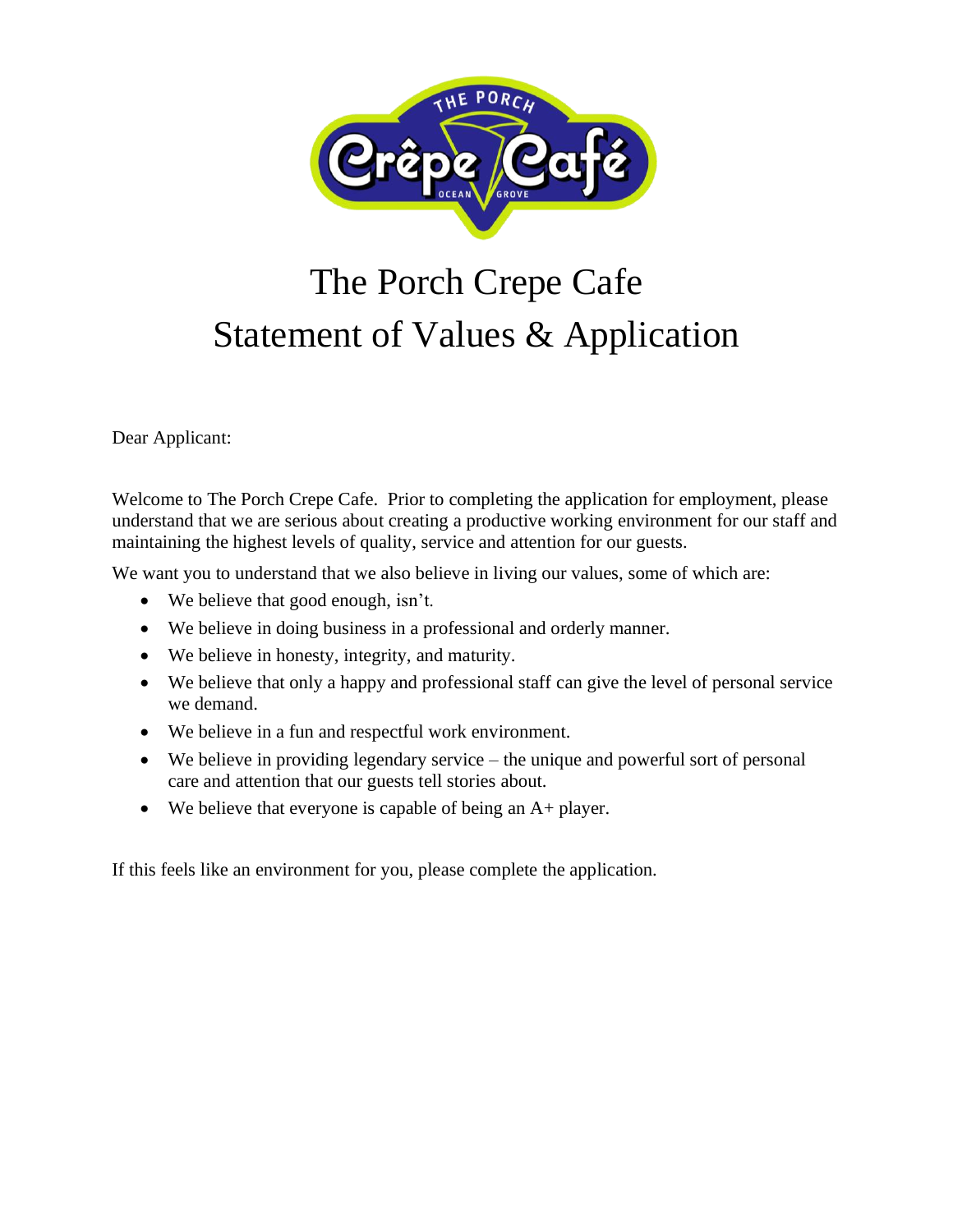## *The Porch Ocean Grove* - Application for Employment

*We consider applicants for all positions without regard to race, color, religion, sex, national origin, age, disability, veteran status or any other legally protected status.*

#### *\*\* PLEASE PRINT CLEARLY \*\**

| Why are you seeking a new job at this time?                                                                                                                                                                                                                                                                                                                                                                                                                               |                                            |  |  |
|---------------------------------------------------------------------------------------------------------------------------------------------------------------------------------------------------------------------------------------------------------------------------------------------------------------------------------------------------------------------------------------------------------------------------------------------------------------------------|--------------------------------------------|--|--|
| <b>Applicant Information</b>                                                                                                                                                                                                                                                                                                                                                                                                                                              |                                            |  |  |
|                                                                                                                                                                                                                                                                                                                                                                                                                                                                           |                                            |  |  |
|                                                                                                                                                                                                                                                                                                                                                                                                                                                                           |                                            |  |  |
|                                                                                                                                                                                                                                                                                                                                                                                                                                                                           |                                            |  |  |
|                                                                                                                                                                                                                                                                                                                                                                                                                                                                           |                                            |  |  |
| Are you at least 18 years old? If you are under 18 years of age, can you furnish a work permit?                                                                                                                                                                                                                                                                                                                                                                           |                                            |  |  |
|                                                                                                                                                                                                                                                                                                                                                                                                                                                                           |                                            |  |  |
| Are you legally eligible for employment in the U.S.? (Proof of U.S. citizenship or immigration status is required if hired.)                                                                                                                                                                                                                                                                                                                                              |                                            |  |  |
| Have you been convicted of a crime? (Massachusetts applicants should not include misdemeanor convictions; California applicants should not include<br>marijuana-related convictions that occurred more than 2 years prior to the application date.) $\Box$ Yes $\Box$ No If yes, state the nature of the offense<br>and disposition of the case. Include dates and places. (NOTE: The existence of a criminal record does not constitute an automatic bar to employment.) |                                            |  |  |
|                                                                                                                                                                                                                                                                                                                                                                                                                                                                           |                                            |  |  |
| <b>Employment Information</b>                                                                                                                                                                                                                                                                                                                                                                                                                                             |                                            |  |  |
|                                                                                                                                                                                                                                                                                                                                                                                                                                                                           |                                            |  |  |
| What hours and shift(s) would you prefer to work?                                                                                                                                                                                                                                                                                                                                                                                                                         |                                            |  |  |
| List times you are not available to work?                                                                                                                                                                                                                                                                                                                                                                                                                                 |                                            |  |  |
| Are you willing to work overtime? __________ Weekends? _________ Holidays? ______                                                                                                                                                                                                                                                                                                                                                                                         |                                            |  |  |
| Are you currently employed?                                                                                                                                                                                                                                                                                                                                                                                                                                               | If hired, when would you be able to start? |  |  |
|                                                                                                                                                                                                                                                                                                                                                                                                                                                                           |                                            |  |  |
|                                                                                                                                                                                                                                                                                                                                                                                                                                                                           |                                            |  |  |
|                                                                                                                                                                                                                                                                                                                                                                                                                                                                           |                                            |  |  |
| If applicable, please refer to the attached job description for the position for which you are applying. Are you able to perform all these<br>tasks with or without reasonable accommodation? _______ Please describe which tasks, if any, you will need accommodation to                                                                                                                                                                                                 |                                            |  |  |

Please describe: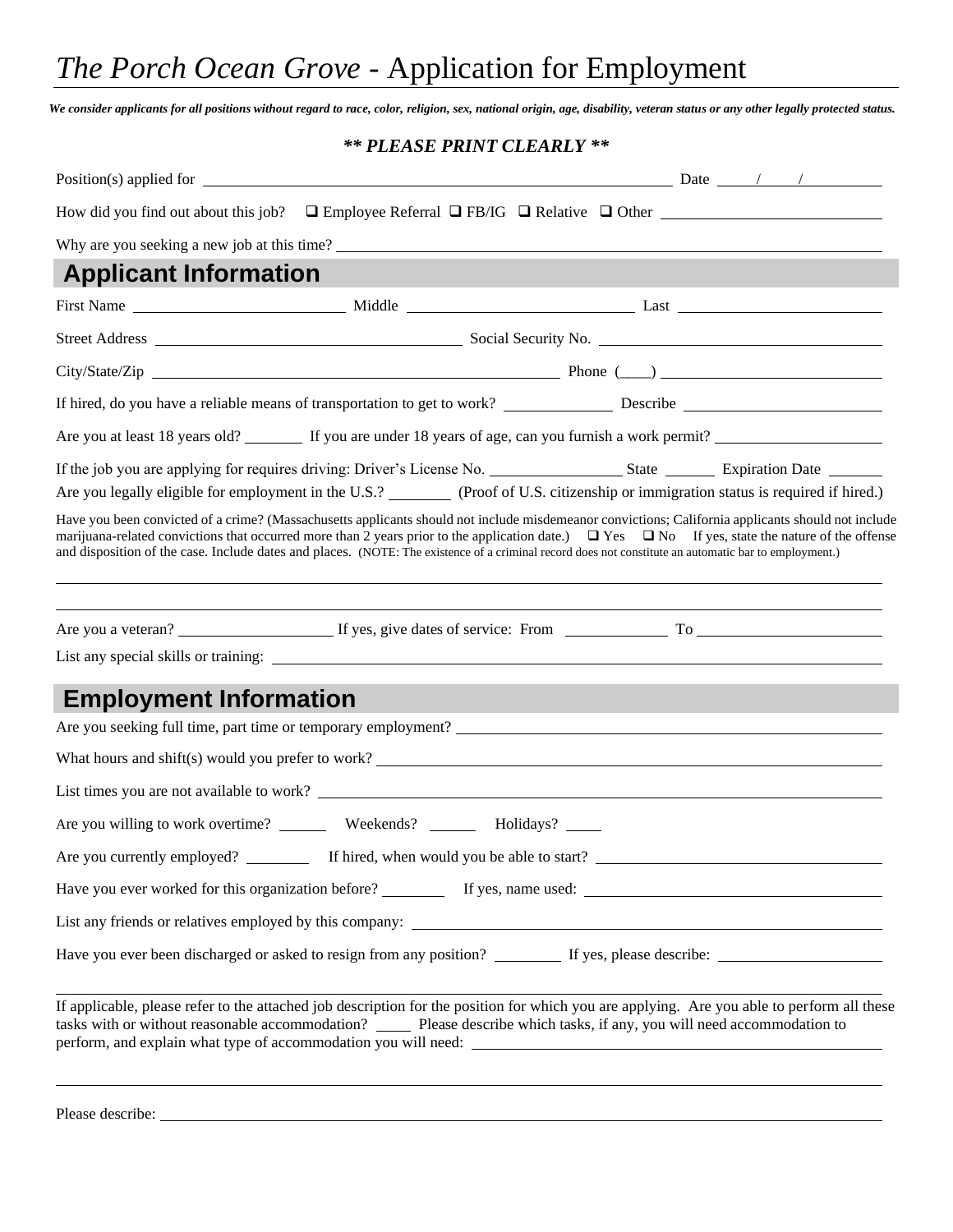### **Education (circle highest level achieved)**

| Elementary: 1 2 3 4 5 6 7 8 Secondary: 9 10 11 12 G.E.D                                 |                     | College: 1 2 3 4 5 6 7 8 |  |
|-----------------------------------------------------------------------------------------|---------------------|--------------------------|--|
| Name of School:                                                                         | Name of School:     | Name of School:          |  |
| Location of School:                                                                     | Location of School: |                          |  |
| If in high school, are you enrolled in a recognized co-op program? $\Box$ Yes $\Box$ No |                     |                          |  |
|                                                                                         | Minor:              |                          |  |
|                                                                                         |                     |                          |  |

#### **Work History (**please begin with most recent)

| 1. |  |                                                                                                                                                                                                                                |
|----|--|--------------------------------------------------------------------------------------------------------------------------------------------------------------------------------------------------------------------------------|
|    |  |                                                                                                                                                                                                                                |
|    |  |                                                                                                                                                                                                                                |
|    |  |                                                                                                                                                                                                                                |
|    |  |                                                                                                                                                                                                                                |
|    |  |                                                                                                                                                                                                                                |
| 2. |  |                                                                                                                                                                                                                                |
|    |  |                                                                                                                                                                                                                                |
|    |  |                                                                                                                                                                                                                                |
|    |  | Job Title Communication of the Communication of the Communication of the Communication of the Communication of the Communication of the Communication of the Communication of the Communication of the Communication of the Co |
|    |  |                                                                                                                                                                                                                                |
|    |  |                                                                                                                                                                                                                                |
| 3. |  |                                                                                                                                                                                                                                |
|    |  |                                                                                                                                                                                                                                |
|    |  |                                                                                                                                                                                                                                |
|    |  |                                                                                                                                                                                                                                |
|    |  |                                                                                                                                                                                                                                |
|    |  |                                                                                                                                                                                                                                |
| 4. |  |                                                                                                                                                                                                                                |
|    |  |                                                                                                                                                                                                                                |
|    |  | Dates of Employment: From To To Salary: Beginning Ending Ending                                                                                                                                                                |
|    |  |                                                                                                                                                                                                                                |
|    |  |                                                                                                                                                                                                                                |
|    |  |                                                                                                                                                                                                                                |
|    |  | For references purposes: Have you worked for any of these organizations or attended school under a different name?                                                                                                             |
|    |  | If yes, give name and organization(s) example to the state of the state of the state of the state of the state of the state of the state of the state of the state of the state of the state of the state of the state of the  |
|    |  | May we contact the employers listed above? ____ If not, list the employers you do not wish us to contact and why:                                                                                                              |
|    |  |                                                                                                                                                                                                                                |

### **Authorizations & At-Will Employment Agreement**

**(please read carefully, then sign and date below)**